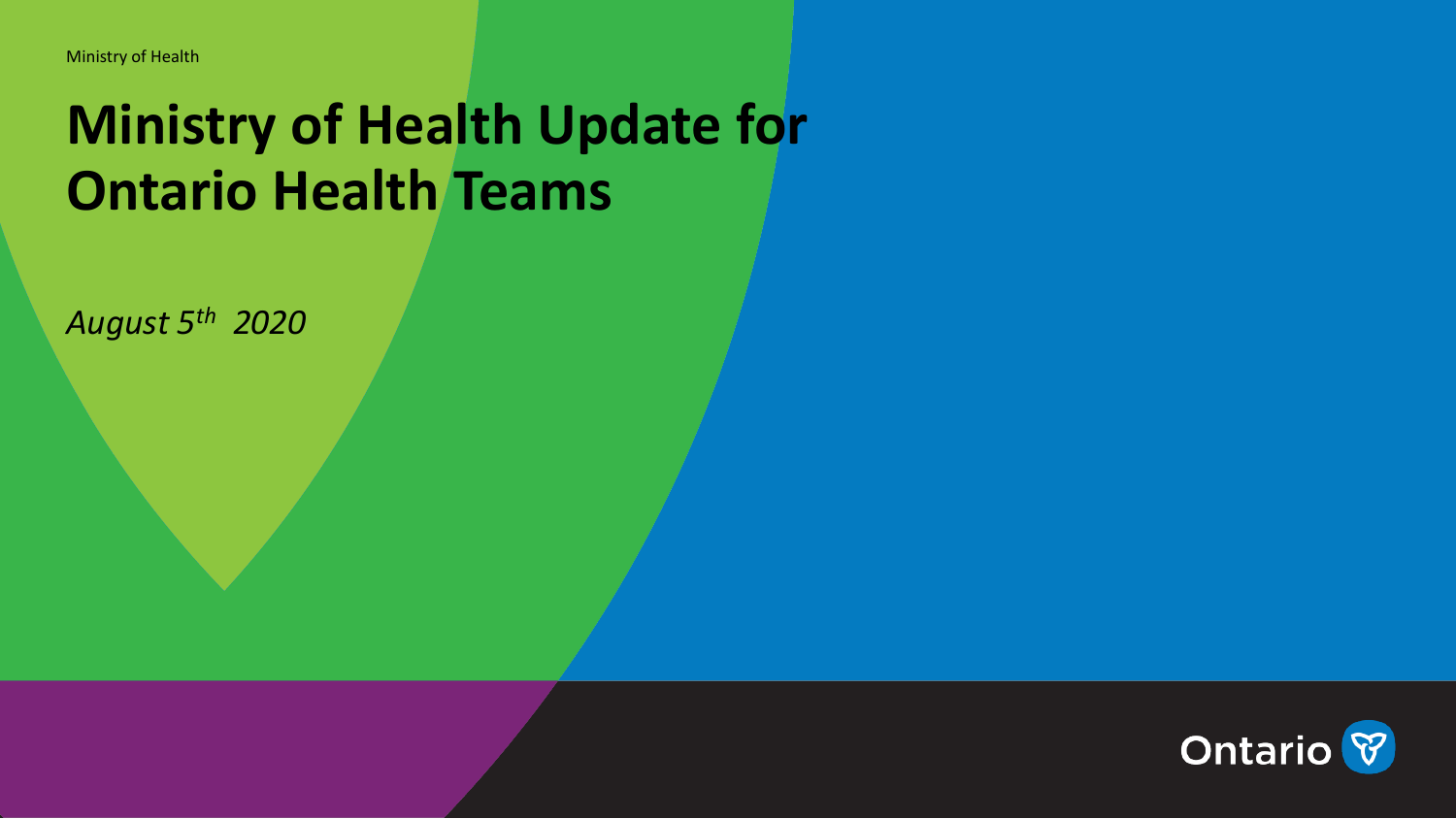## **Context and Objectives**

The implementation of Ontario Health Teams (OHTs) remains a key priority within the government's plan to modernize the health care system to make it work better for Ontarians and end hallway health care. As the province enters into a state of reopening and recovery, OHT implementation is also continuing with new momentum as a critical driving force for system integration, particularly within the context of COVID-19 response and recovery.

- We've heard from Ontario Health Teams that the foundations formed as part of this work enhanced their ability to rapidly and effectively respond to COVID-19 and accelerated their partnerships.
- This webinar will outline the approval of new teams and identify those teams that were invited to submit a Full Application.
- To support the resumption of OHT implementation activities within the context of COVID-19, this webinar highlights updated policy directions (reflective of the ministry's flexible approach to implementation given current system challenges), critical success factors required for approval, and support funding to facilitate the formation of OHTs provincially.

#### **For discussion today:**

2

| 01                                                                                  | 02                                                             | 03                                                             | 04                                     |
|-------------------------------------------------------------------------------------|----------------------------------------------------------------|----------------------------------------------------------------|----------------------------------------|
| <b>System Updates:</b><br>New OHTs and a Coordinated<br>$\bullet$                   | <b>Policy Updates:</b>                                         | <b>Collaborative Decision</b>                                  | <b>Next Steps,</b>                     |
| Pandemic Response<br>Lessons learned through the COVID-<br>$\bullet$<br>19 response | Key program<br>updates based on<br>lessons learned<br>from OHT | Making:<br>Guidance and<br>requirements<br>Funding eligibility | <b>Questions and</b><br><b>Answers</b> |
| Opportunities to strengthen patient-<br>centred care                                | implementation                                                 | and process                                                    | <b>Ontario</b>                         |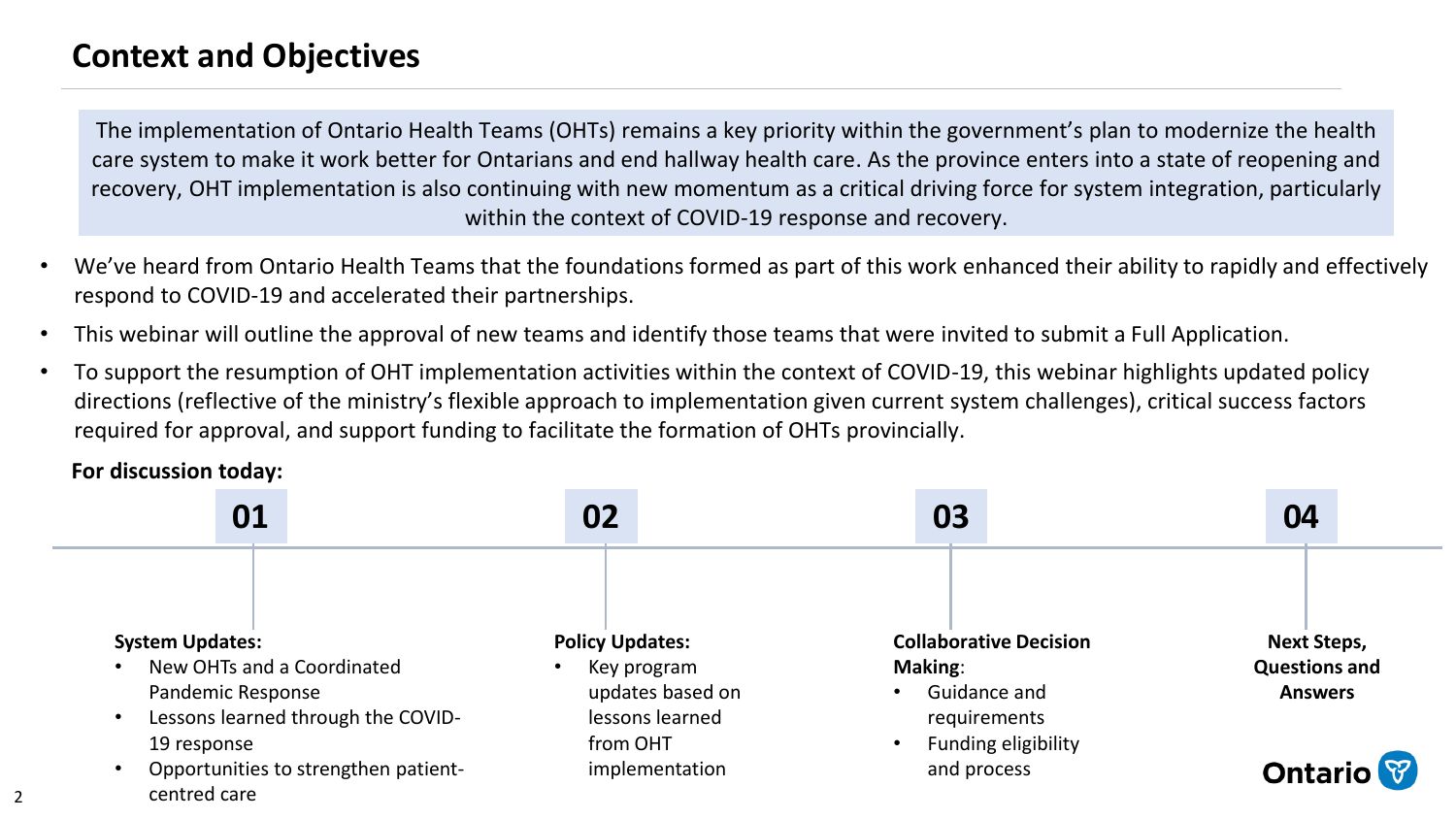# **1. System Updates**

#### **Discussion items:**

- ➢ New OHTs and a Coordinated Pandemic Response
- *Deputy Premier and Minister of Health, the Honourable Christine Elliott*
- ➢ Leveraging Lessons Learned in the Context of COVID-19
- *Deputy Minister Helen Angus*
- ➢ Patient-Centred Care
- *Betty-Lou Kristy, Chair, Minister's Patient and Family Advisory Council*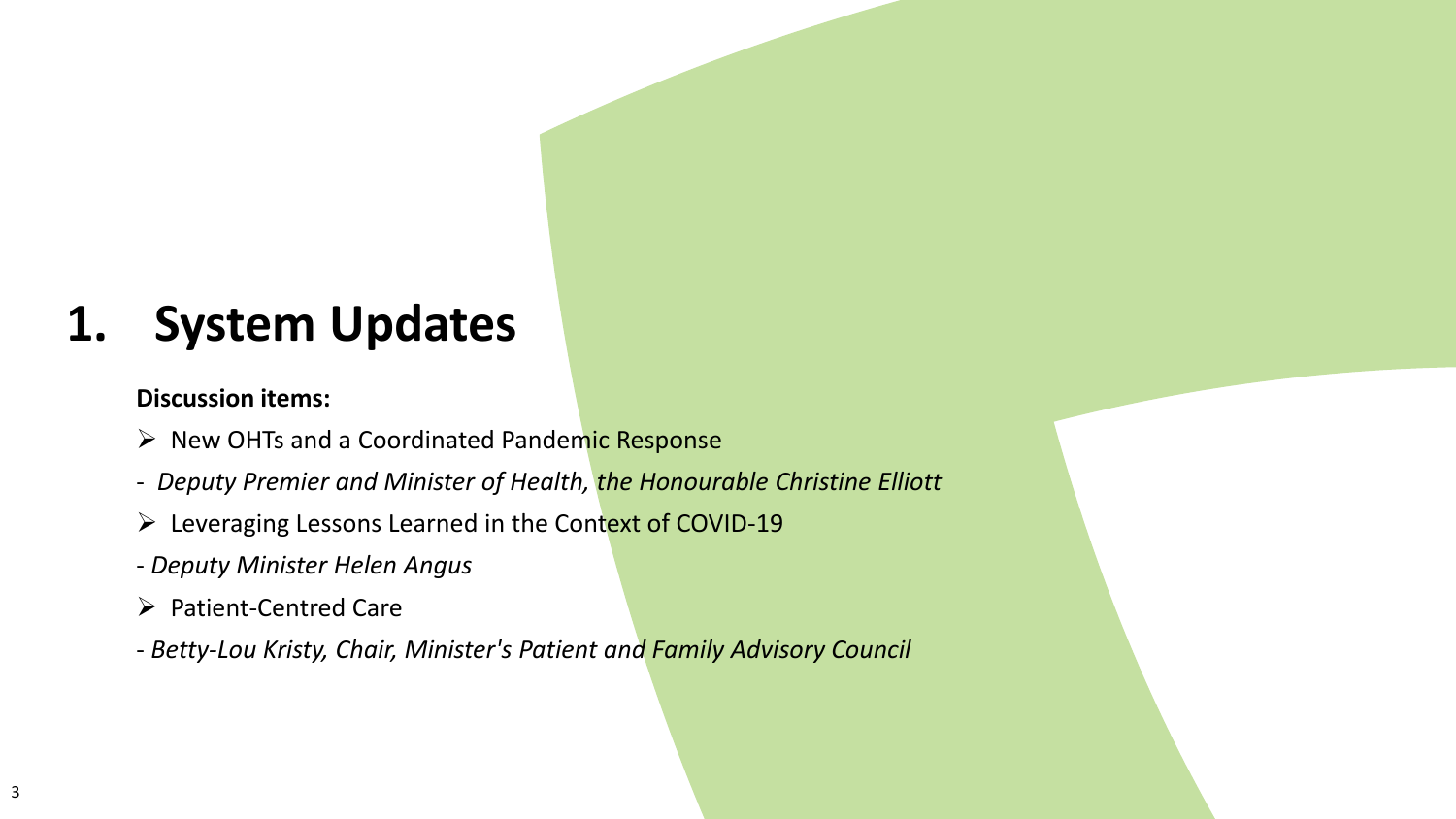## **New OHTs and a Coordinated Pandemic Response**

- In support of the ongoing response to COVID-19 and as part of the province's plan to modernize the health care system and end hallway health care, five new Ontario Health Teams have been announced, and 17 additional teams are on a path to be the next cohort of approved OHTs.
- At maturity, these teams will deliver coordinated, integrated care to ~80% of the province's population.
- As teams who have not been approved continue to explore their OHT models and take the required steps to submit a full application, the ministry is committed to providing needed supports and tailoring resources for varying levels of readiness.
- Through partnerships that span the continuum of care, patients will experience more coordinated care and improved health outcomes, regardless of where they access care.



- ➢ OHT activities will maximize flexibility so teams can advance their models and continue their COVID-19 response efforts.
- ➢ The Ministry will continue working with and supporting all teams until full provincial coverage is achieved and everyone in Ontario is supported by an Ontario Health Team.

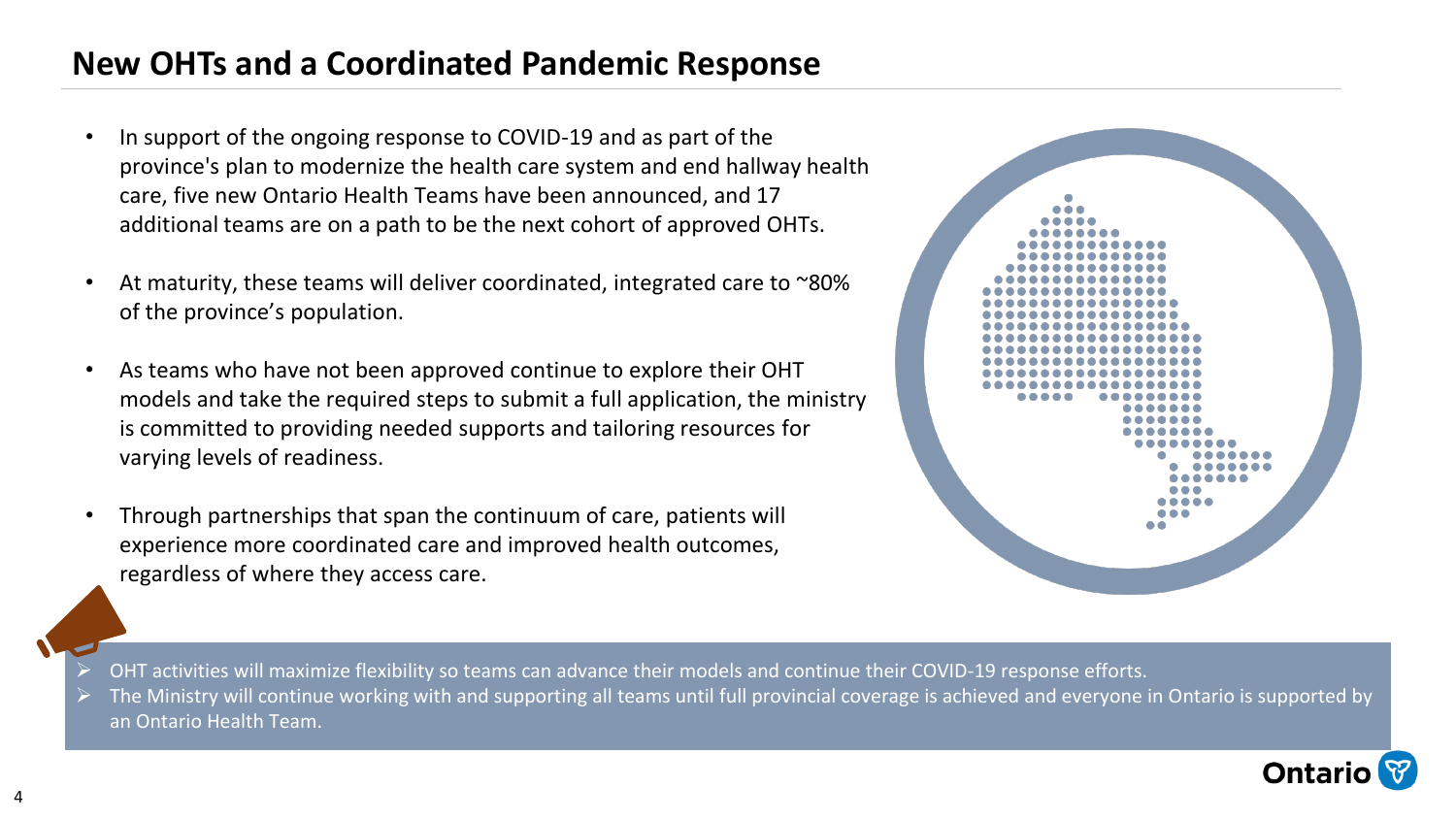## **Leveraging Lessons Learned from COVID-19 to Support OHTs**

**Feedback from the field has reinforced the strength of the OHT model, and teams have indicated a desire to move forward with OHT implementation. Teams have shared the various ways in which an integrated care system enabled their COVID-19 responses:**

**Cross-provider partnerships and innovative methods of care delivery are critical success factors**

- The formation of partnerships across sectors have been a key success factor in OHTs' ability to effectively respond to the COVID-19 pandemic and has affirmed their planned partnerships.
- New systems of delivering care were identified (e.g. virtual care supports, telemedicine, in-home care), providing alternatives to face-to-face interactions, which will be critical for ensuring that patients have a choice in how they interact with the health care system.

**Resources and partnerships established through the five Regional tables will support a coordinated approach for ongoing COVID-19 response, and OHT implementation**

- OHTs were able to leverage local and regional partnerships to streamline acquisition and distribution of pandemic supplies.
- Move and keep patients outside of hospitals via partnerships with home and community care and primary care providers.
- Create new care pathways and care patterns for at-risk patients.

#### **The ministry should remain flexible with work planning in recognition of the uncertain trajectory of COVID-19, and offer implementation supports**

- Reassessing shared implementation priorities in light of the ongoing pandemic response and sector capacity will be critical moving forward.
- Teams expressed the value of learning from other OHTs through formalized initiatives and suggested a virtual version of the OHT Learning and Improvement Forum or communities of practice.

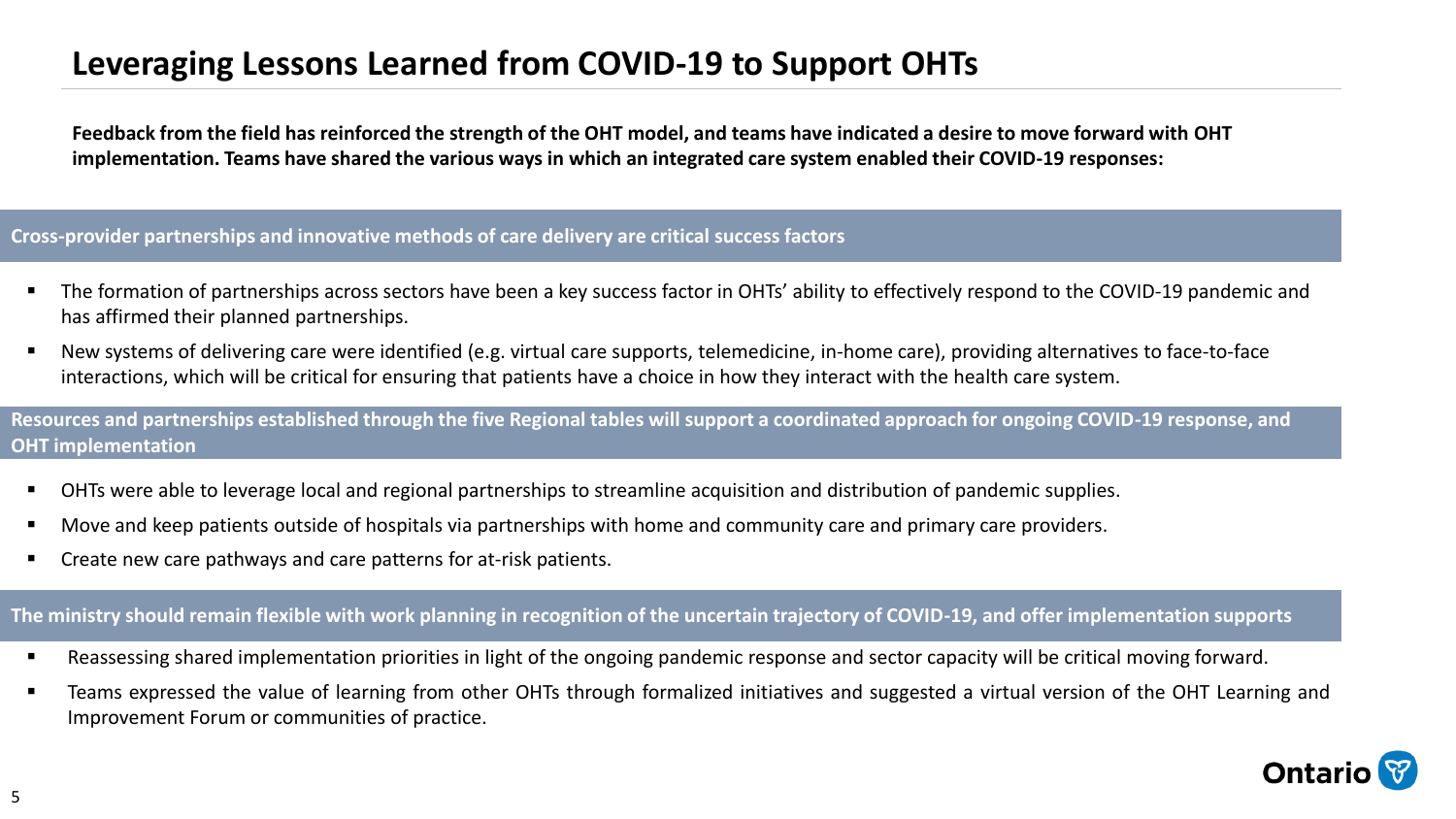## **Providing Patient Centered Care:**

## *OHT Implementation, Diverse and Vulnerable Populations, and Anti-Racism*

- Ontario Health Teams are intended to redesign care in ways that best meet the needs of the diverse populations they serve, including respecting the role of Indigenous peoples, racialized communities and Francophones in the planning, design, delivery and evaluation of services for these communities.
- Teams should also plan to deliver supports and coordinated care to communities and settings in which social distancing and other infection prevention and control practices are a challenge.
- Activities that seek to include or address health care issues for specific population sub-groups (e.g., marginalized or vulnerable populations) could include, but are not limited to:



Use of virtual visits and other digital health solutions to provide equitable access to care;



Leveraging data to understand your patient population and evaluating the health of vulnerable populations



Identifying the unique health needs of vulnerable populations to support proactive engagement/outreach



Engaging a broad range of diverse patients, caregivers, and families in your OHT implementation activities

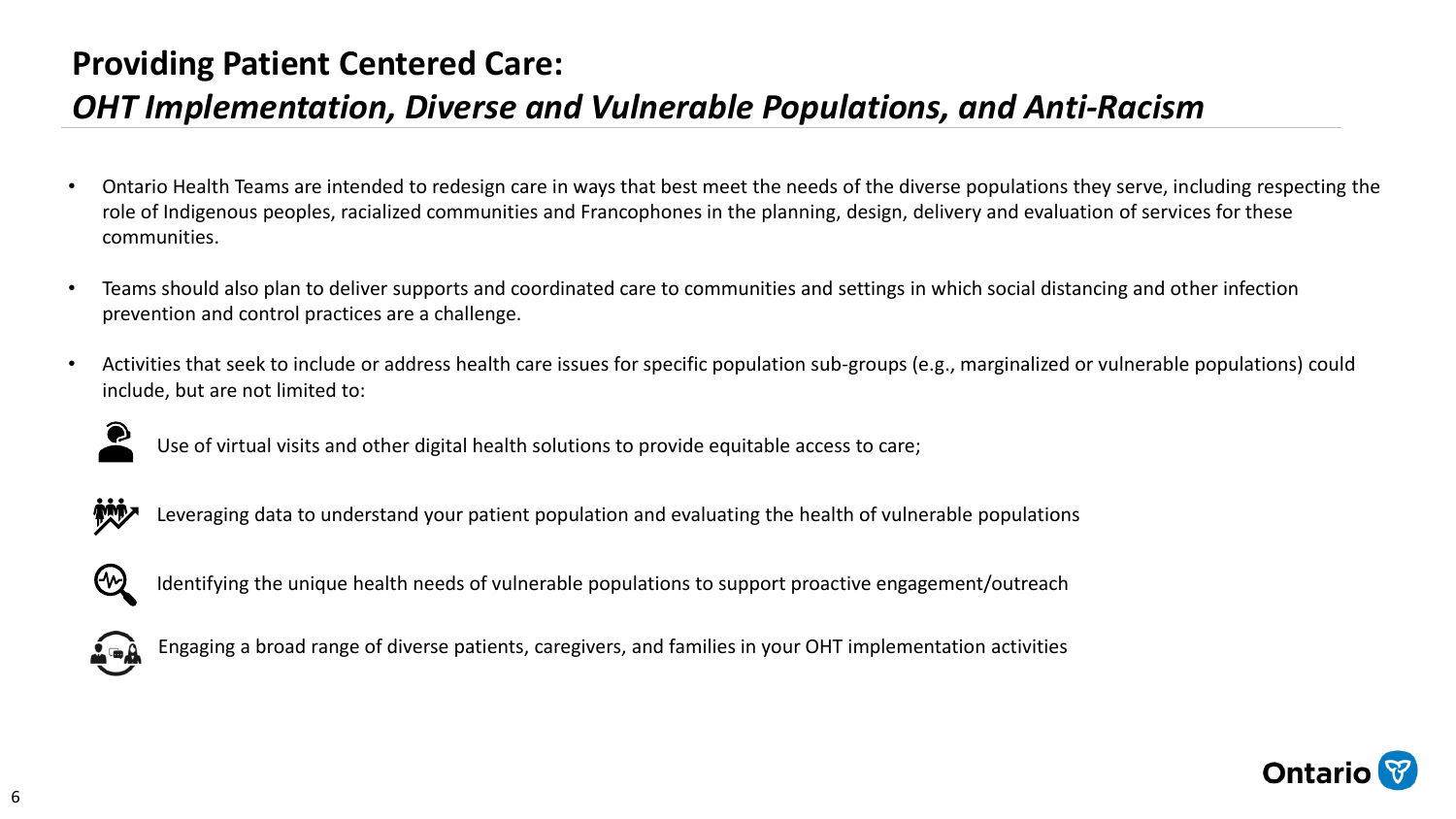### **Patient Partnership and Community Engagement**

- Having patient, family, and caregiver partnership as a key pillar of the Ontario Health Teams model speaks to the commitment to create a truly patient-centred health care system.
- At maturity Ontario Health Teams will uphold the principles of patient partnership, community engagement, and system co-design. They will meaningfully engage and partner with patients, families, caregivers, and communities, based on a robust patient partnership model and community engagement strategy.
- Factors that promote success:



Recognizing and respecting patients/families/caregivers as equal partners and including them early in planning, designing and implementing rather than at the end of the process.



**●●●●**<br>■■■■■ Including patients/families/caregivers from a diverse population including vulnerable, racialized and marginalized communities.



Considering and addressing barriers to participation such as financial and logistical (time and length of meetings).



Providing patients/families/caregivers with ongoing support such as tools and resources for them to excel in their role as patient partners/advisors.



Ensuring that patient/family/caregiver advisors have the appropriate skill sets to participate at the appropriate level of engagement.

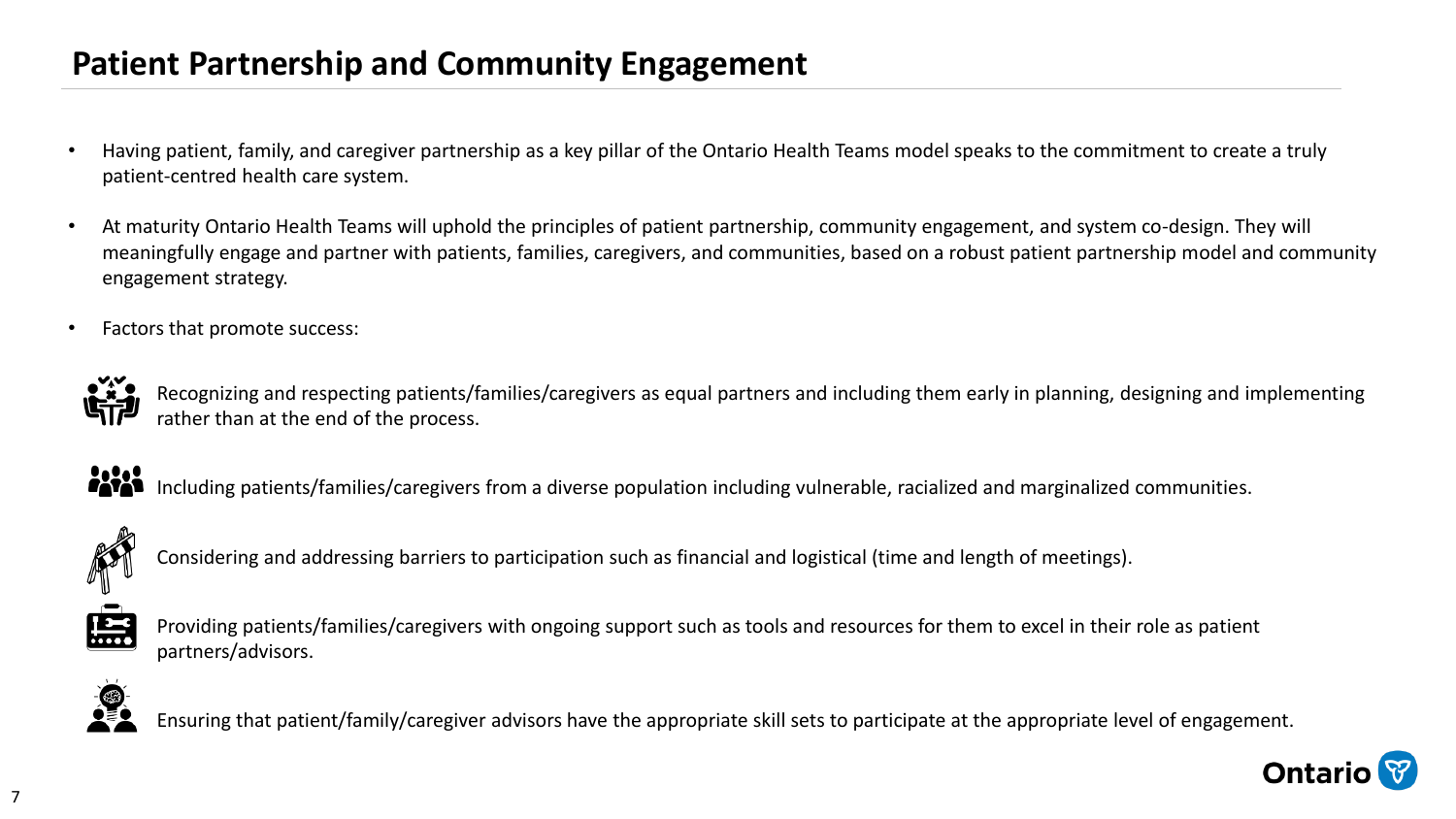## **2. Lessons Learned from OHT Implementation**

➢ Key Policy and Program Updates – *Phil Graham and Dr. Rob Reid*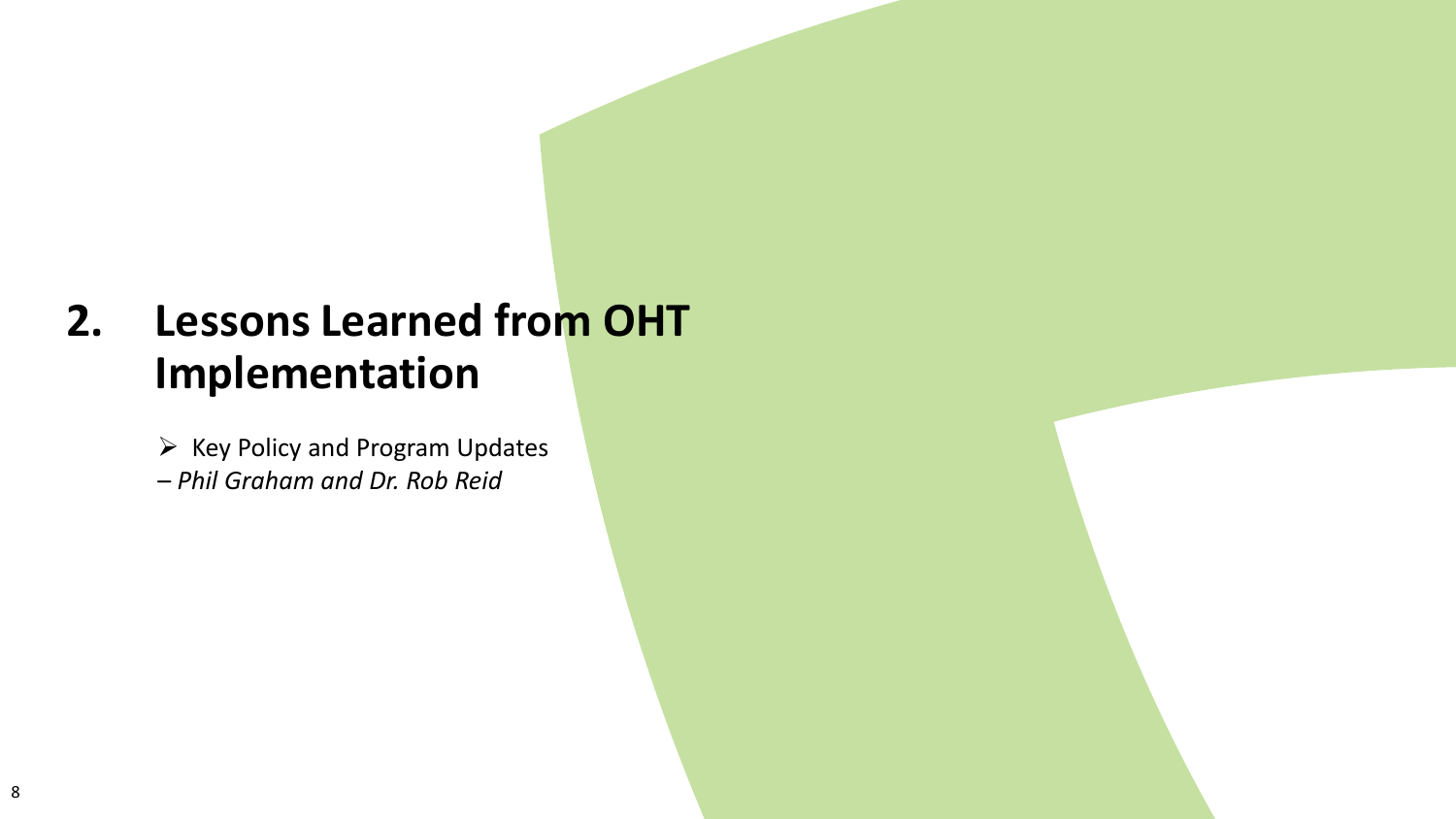### **Teams Have Identified the Resources Required to Support Effective Implementation**

Through the OHT Provincial Learning & Improvement Forum and engagement calls, teams provided helpful feedback and identified the supports required for the intake and assessment process and ongoing implementation activities, highlighting **the need for:**

- I. Guidance on establishing collaborative decision-making arrangements;
- II. Investments (funding and resources);
- III. Streamlining the intake and assessment process
- IV. Targeted supports for teams through the OHT Central Program of Supports

**Based on this feedback, program changes are underway to support OHTs as they work to overcome barriers to integration and collaborative care delivery:**

- I. Additional guidance on Collaborative Decision Making Arrangements has been developed for teams.
- II.One-time funding will be provided to approved teams to support OHT capacity and help build momentum for implementation. Eligibility criteria applies.
- III.The OHT Full Application has been revised in recognition of current sector capacity constraints.
- IV.Supports are being tailored to address the immediate needs of teams at all levels of readiness. These will include activities such as communities of practice, webinars, physician engagement, knowledge translation, and coaching.

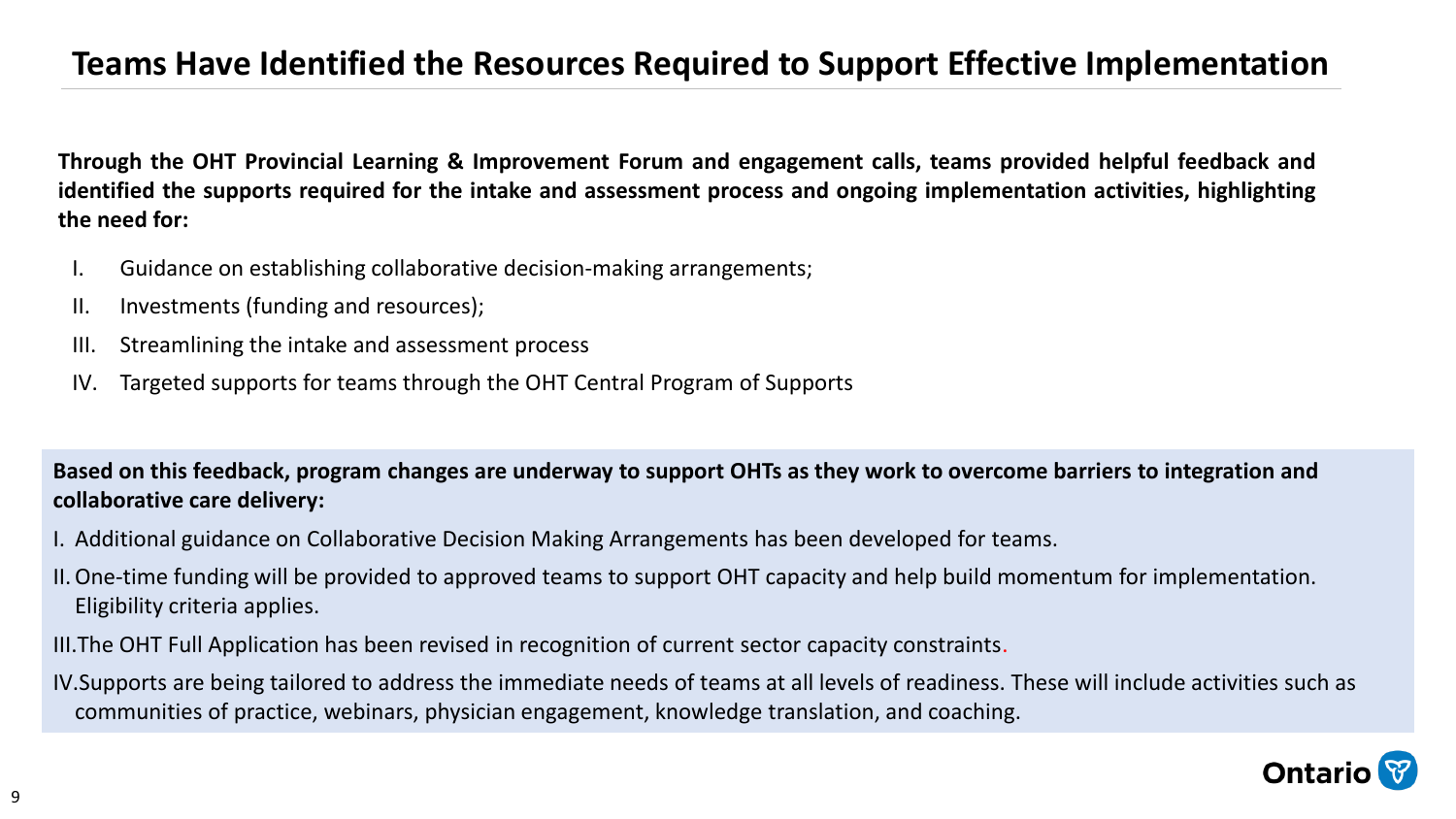## **Lessons Learned through OHT Implementation** *Policy and Program Updates*

#### *What's changed?*

The first wave of approved OHTs helped set the course for the model's implementation across the province. Although the core components of the model have not changed, feedback from these teams has informed refinements to implementation considerations. These changes support successful implementation and as such, teams are asked to:

- I. Form a breadth and variety of **partnerships**, beginning with **primary care, home and community care and hospital care**
- II. Wherever possible, align partnerships and care planning with how patients access care **(attributed patient populations**)

*Teams will see these changes reflected in the streamlined Full Application. All teams should continue to solidify and expand local partnerships to meet future state priorities.* 

|                              | <b>Planning Priorities</b>                                                                                                                                                                                                                                                                                                       | <b>Goals</b>                                                                                                                                                          |
|------------------------------|----------------------------------------------------------------------------------------------------------------------------------------------------------------------------------------------------------------------------------------------------------------------------------------------------------------------------------|-----------------------------------------------------------------------------------------------------------------------------------------------------------------------|
| <b>Partnerships</b>          | The formation of partnerships across primary care, home and community care and<br>hospital care (i.e. acute inpatient, ambulatory medical, and surgical services).<br>Expansion efforts should be focused on long-term care, public health, and other<br>providers that will allow teams to deliver the entire continuum of care | OHTs are able to provide the full suite of services<br>through partnerships that allow teams to deliver the<br>entire continuum of care for their patient populations |
| <b>Patient</b><br>Population | The identification of an initial population to focus care redesign and improvement<br>efforts on. Over time, Ontario Health Teams will work to provide care to their entire<br>attributed population                                                                                                                             | Patient choice is respected as patients are attributed to<br>networks where they prefer to access care (based<br>utilization)                                         |

#### *Why is this important?*

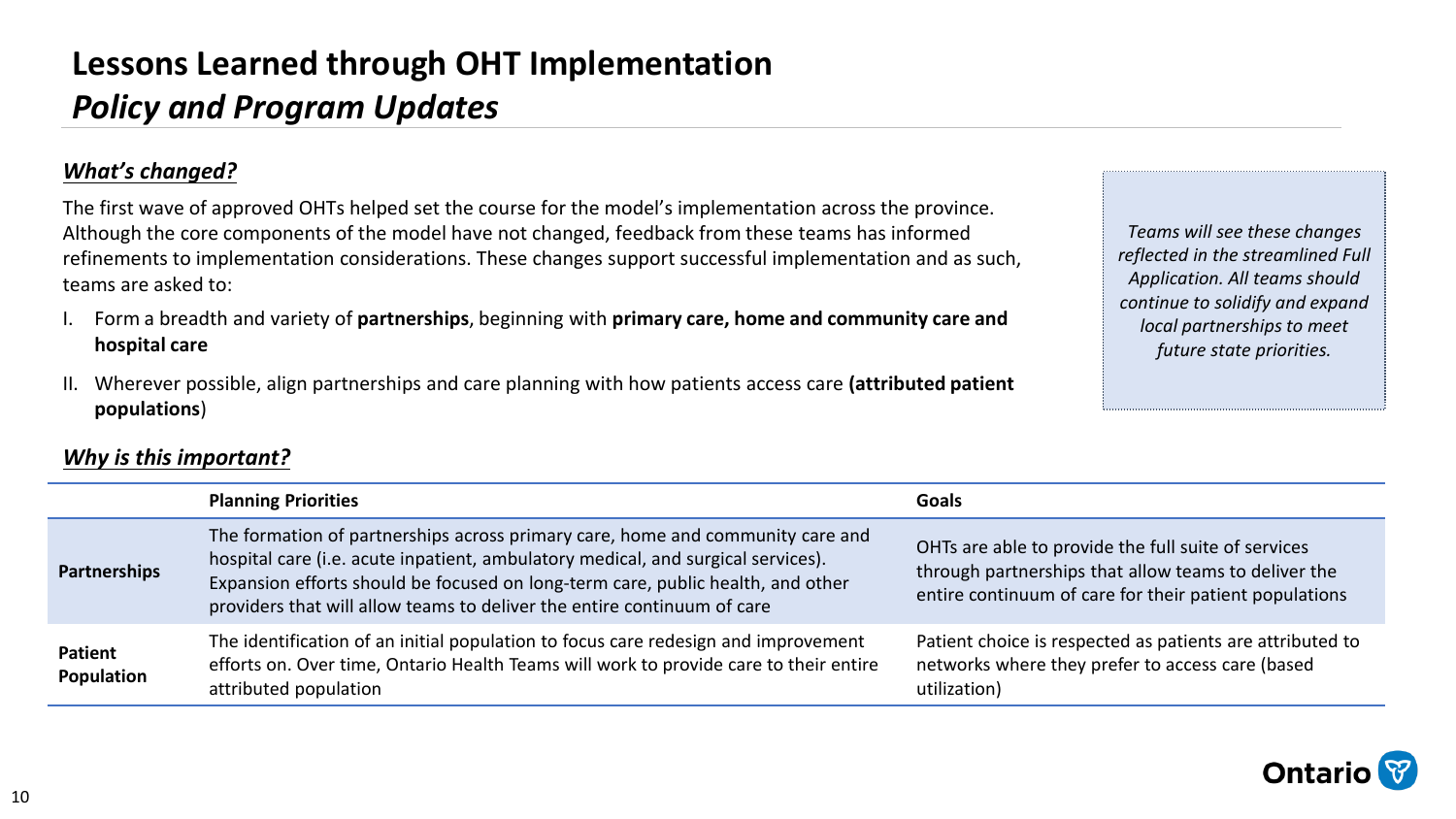## **3. Collaborative Decision Making Arrangements (CDMAs)**

- ➢ Ministry CDMA Guidance Document and Central Program of Supports resources
	- *Phil Graham*
- ➢ Accountability, Shared Leadership and Governance
	- *- Ross Baker*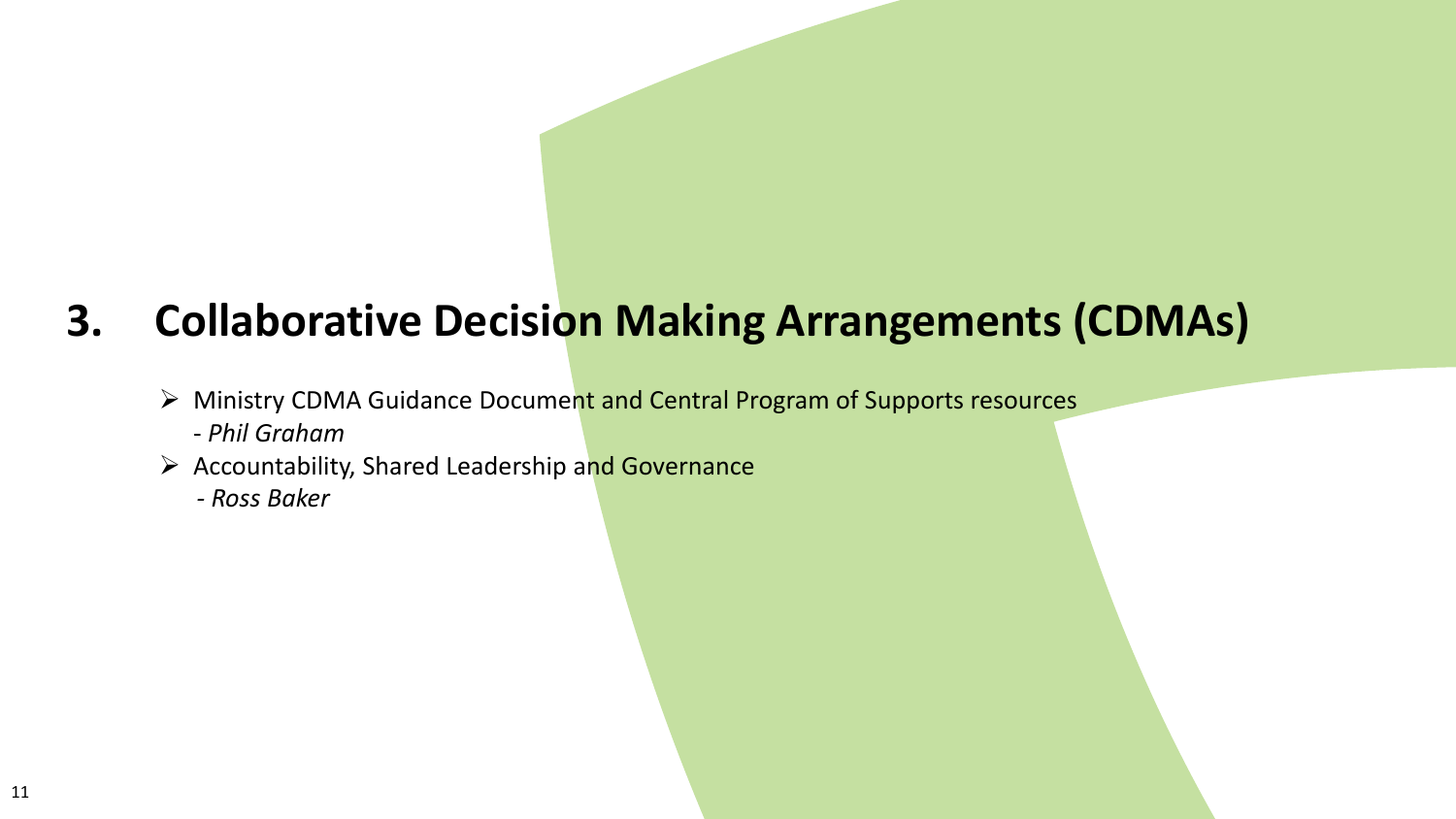## **Collaborative Decision-Making Arrangements (CDMAs)**

- **Collaborative decision-making arrangements (CDMAs) are agreed-upon rules and processes** that enable leaders from different organizations to successfully engage in deliberative, consensus-oriented decision making to achieve shared goals, accountabilities, and opportunities for improving patient care.
- OHT member and partner **relationships have been strengthened and expanded** during the response to COVID-19, creating additional opportunities for CDMAs to support **continued pandemic responses and OHT maturation**.
- To support OHTs in **establishing and documenting effective, self-determined, and fit for purpose decision-making arrangements**, on July 24 the Ministry issued *Guidance for Ontario Health Teams: Collaborative Decision-Making Arrangements for a Connected Health Care System* ('**CDMA Guidance Document**').
	- The CDMA Guidance Document sets out a **checklist of minimum specifications**, direction, guidance, and suggestions for teams on key elements of their CDMA design and development.
- Additional **supporting resources**, including optional agreement templates and related information, as well as access to executive coaching supports, are available through the RISE Central Program of Supports.





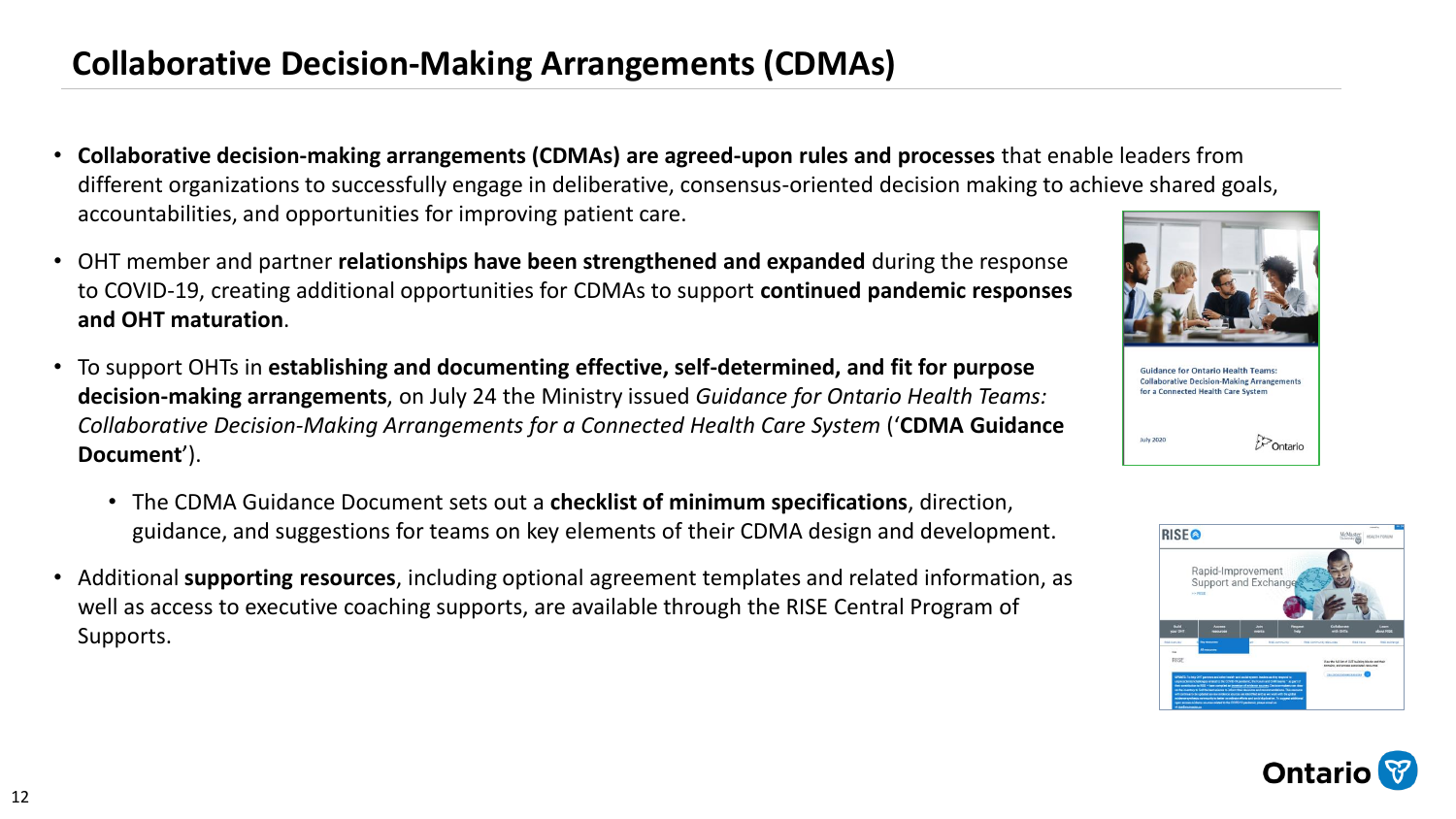## **CDMA Checklist and Attestation**

#### **Checklist for OHT CDMAs**

Each OHT's collaborative decision-making arrangement (CDMA) must:

- $\Box$  Be formalized in writing
- $\Box$  Be informed in its development by engagements with:
	- $\Box$  local communities:
	- □ patients, families, and caregivers; and
	- $\Box$  physicians and other clinicians
- $\Box$  Include a shared commitment to:
	- $\Box$  achieving the quadruple aim
	- $\Box$  a vision and goals for the OHT
	- $\Box$  working together to fulfill MOH expectations for year 1 and beyond
- $\Box$  Provide for direct participation in OHT decision-making by:
	- $\Box$  patients, families, and caregivers
	- $\Box$  physicians and other clinicians
- $\Box$  Address:
	- $\Box$  resource allocations (including of any implementation funds)
	- $\Box$  information sharing
	- $\Box$  financial management
	- $\Box$  inter-team performance discussions
	- $\Box$  dispute resolution
	- $\Box$  conflicts of interest
	- $\Box$  transparency
	- $\Box$  identifying and measuring impacts on priority populations
	- $\Box$  quality monitoring and improvement
	- $\Box$  expansion to more patients, services, and providers
- $\Box$  Identify a qualified entity who members agree will receive and manage any one-time implementation funds on behalf of the OHT
- As part of the implementation funding process (details in slides to follow), approved OHTs will be asked to:
	- **attest** that they have a CDMA between members that meets the **checklist** of minimum specifications from the CDMA Guidance Document
	- **identify a member** who is eligible to receive transfer payments and will **receive this implementation funding** on the OHT's behalf.
- Teams will be provided forms for their CDMA attestations and fundholder identification as part of the funding process.

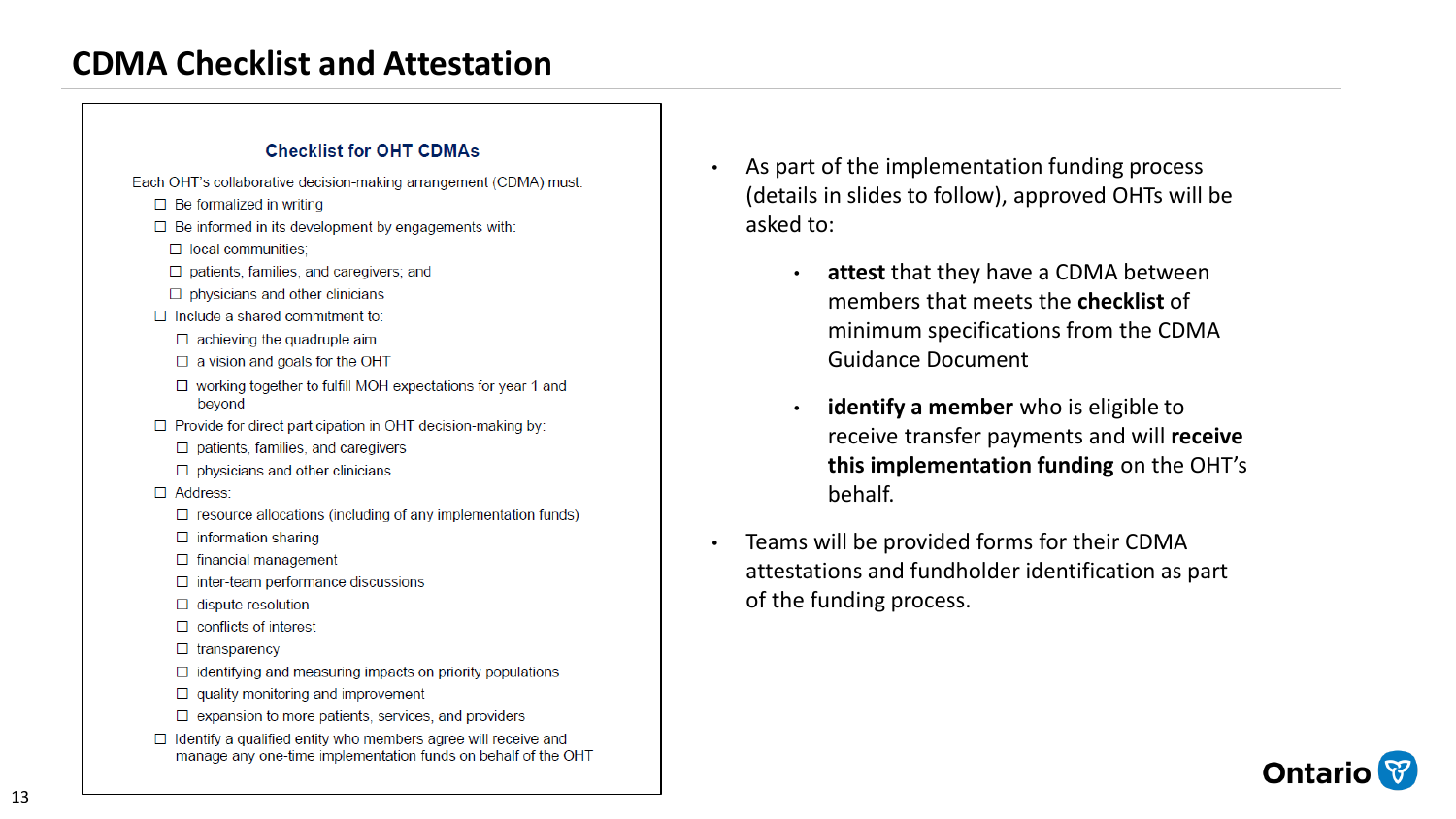## **Supporting OHTs to ADVANCE their CDMAs**



#### **ADVANCE Program: Accountability, Shared Leadership and Governance**

*H. Graham & L. Mollenhauer. Shared Decision-Making for Non-Profit Governance, September 2019*

**Ontario**<sup>8</sup>

*Kania and Kramer, 2011; Ontario Public Health Association,* 

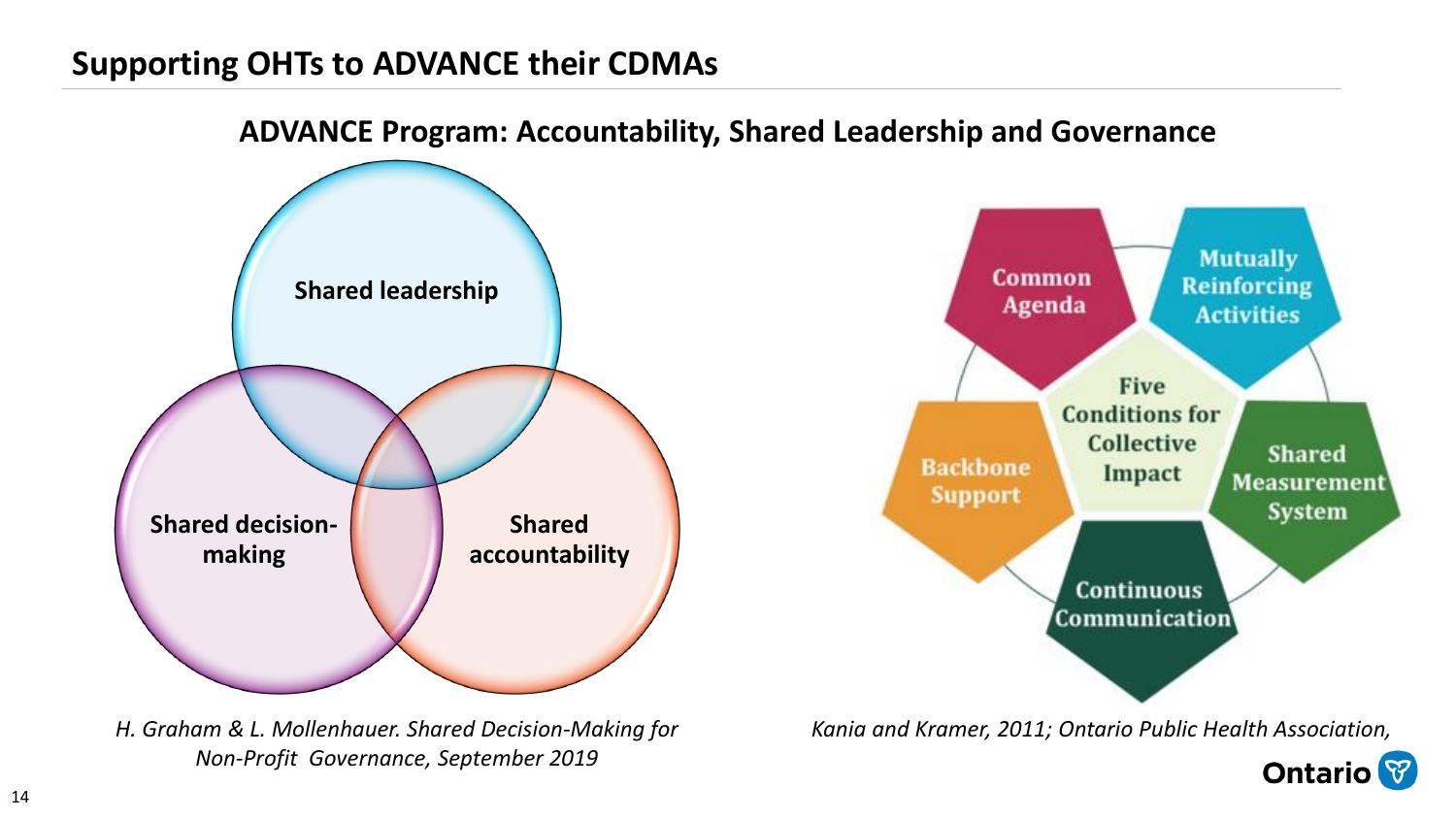# **3. Implementation Funding**

➢ Funding parameters and process - *Lilly Whitham*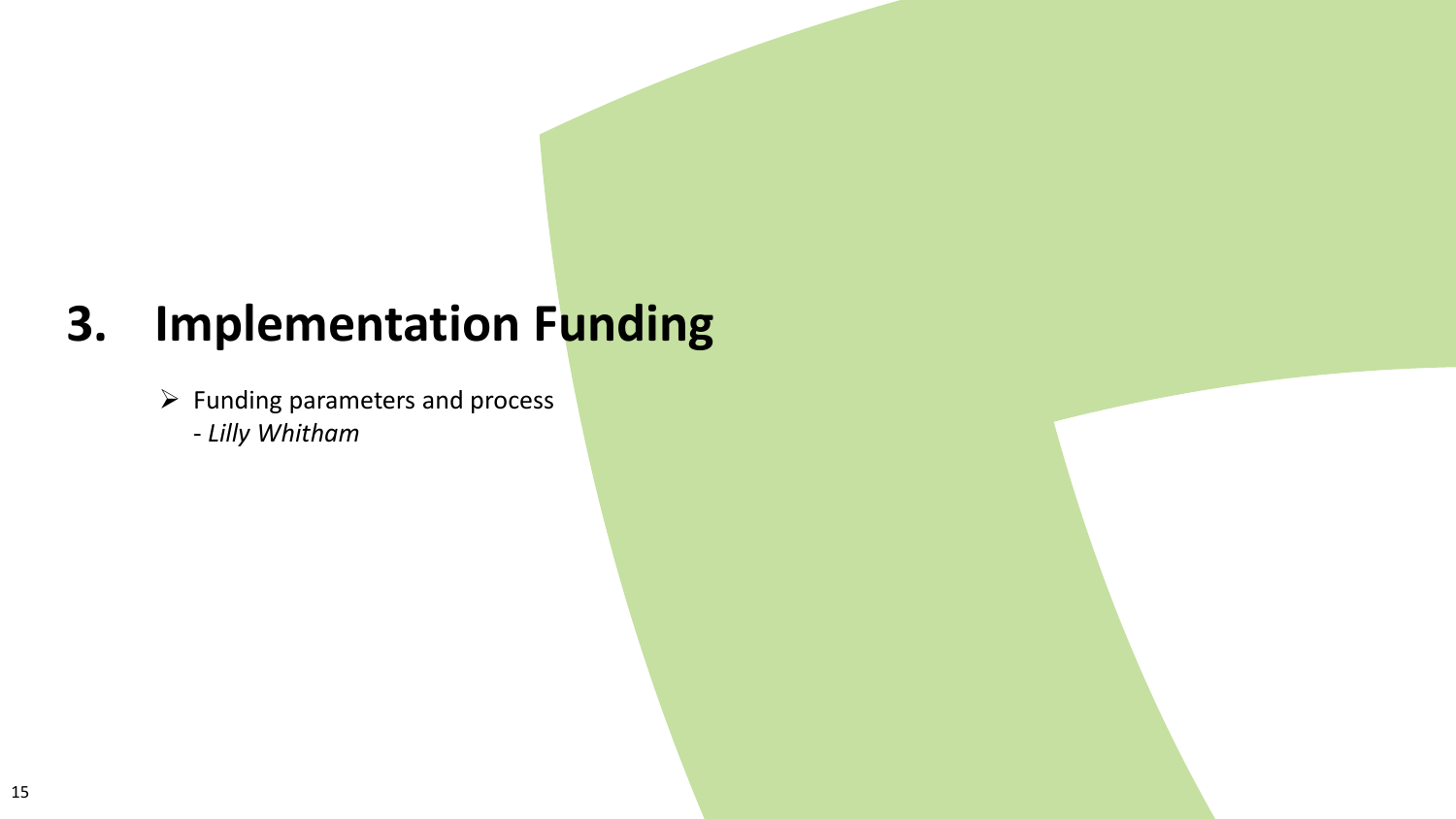### **OHT Implementation Funding - details**

**MOH is providing implementation funding to approved OHTs to support their initial stages of development towards future integrated service funding.**

#### **Eligible teams**

• approved OHTs who have attested to meeting minimum CDMA specifications

#### **Funding amounts**

- approximately \$375,000 per team in FY2020-21, starting Oct 1\*
- approximately \$750,000 per team in FY2021-22, starting April 1\*
	- \* pro-rated based on when team is approved and submits its forms

#### **Eligible spending**

- digital health and virtual care
- physician and other clinician leadership and engagement
- patient, family, and caregiver engagement and participation
- project leadership and management
- performance measurement and quality improvement

#### **Exclusions**

- consultant services
- items or activities available through the central program of supports
- activities, supplies, or equipment supported by other funding sources (e.g. personal protective equipment).

#### **Key Performance Measures**

• measures included will align with implementation objectives of Ontario Health Teams and the quadruple aim

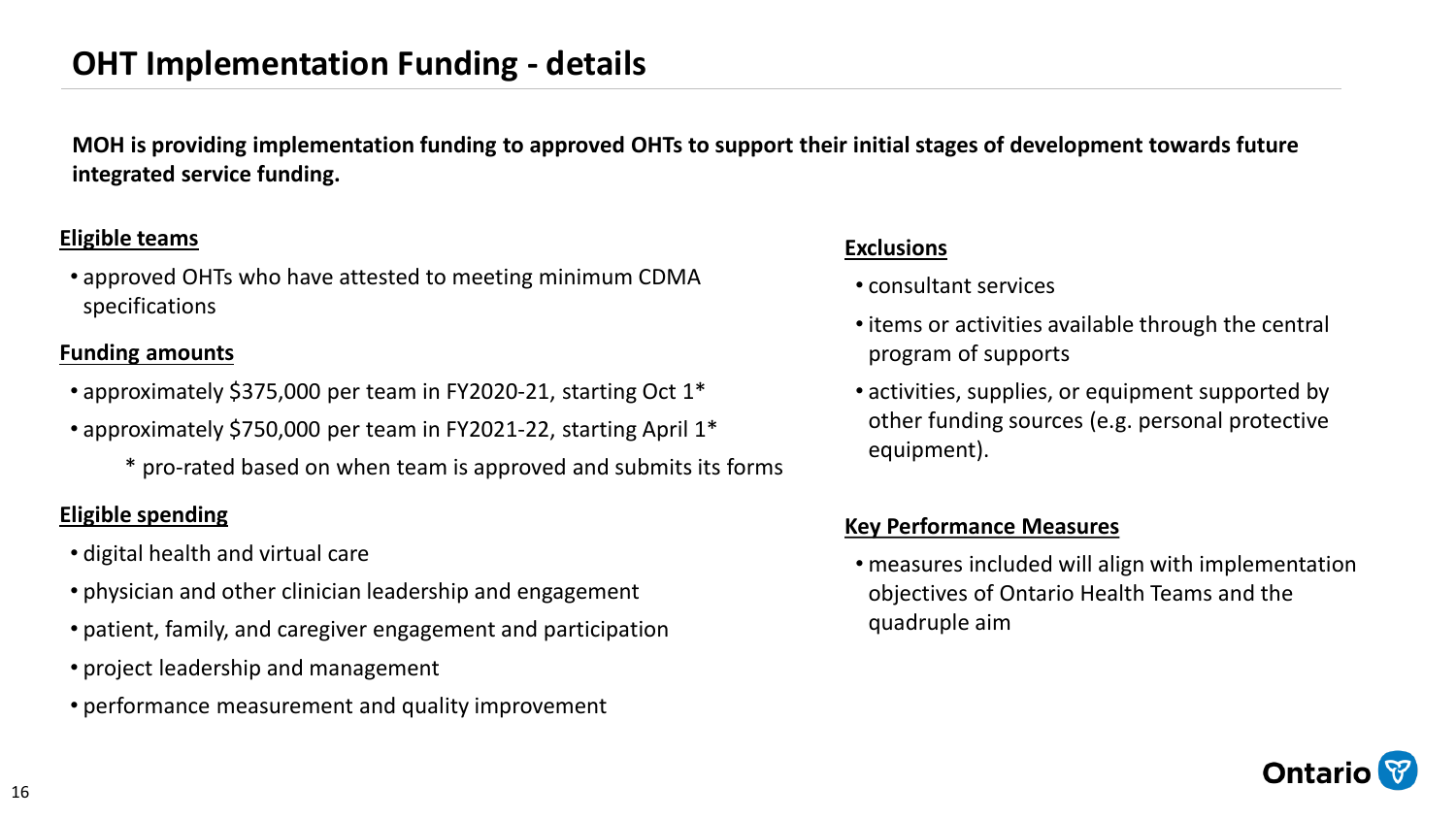## **OHT Implementation Funding - process**

- 1. Teams review the CDMA Guidance Document and supporting materials, and ensure their CDMAs meet the minimum specifications checklist from the Guidance Document.
- 2. Teams receive funding information packages and forms.
- 3. Team submit completed forms to (a) identify the OHT member who will be the 'transfer payment recipient' on behalf of the OHT, and (b) attest that their CDMA meets minimum specifications.
- 4. Transfer Payment Agreements (TPAs) are signed between MOH and each OHT's chosen fund holder member.